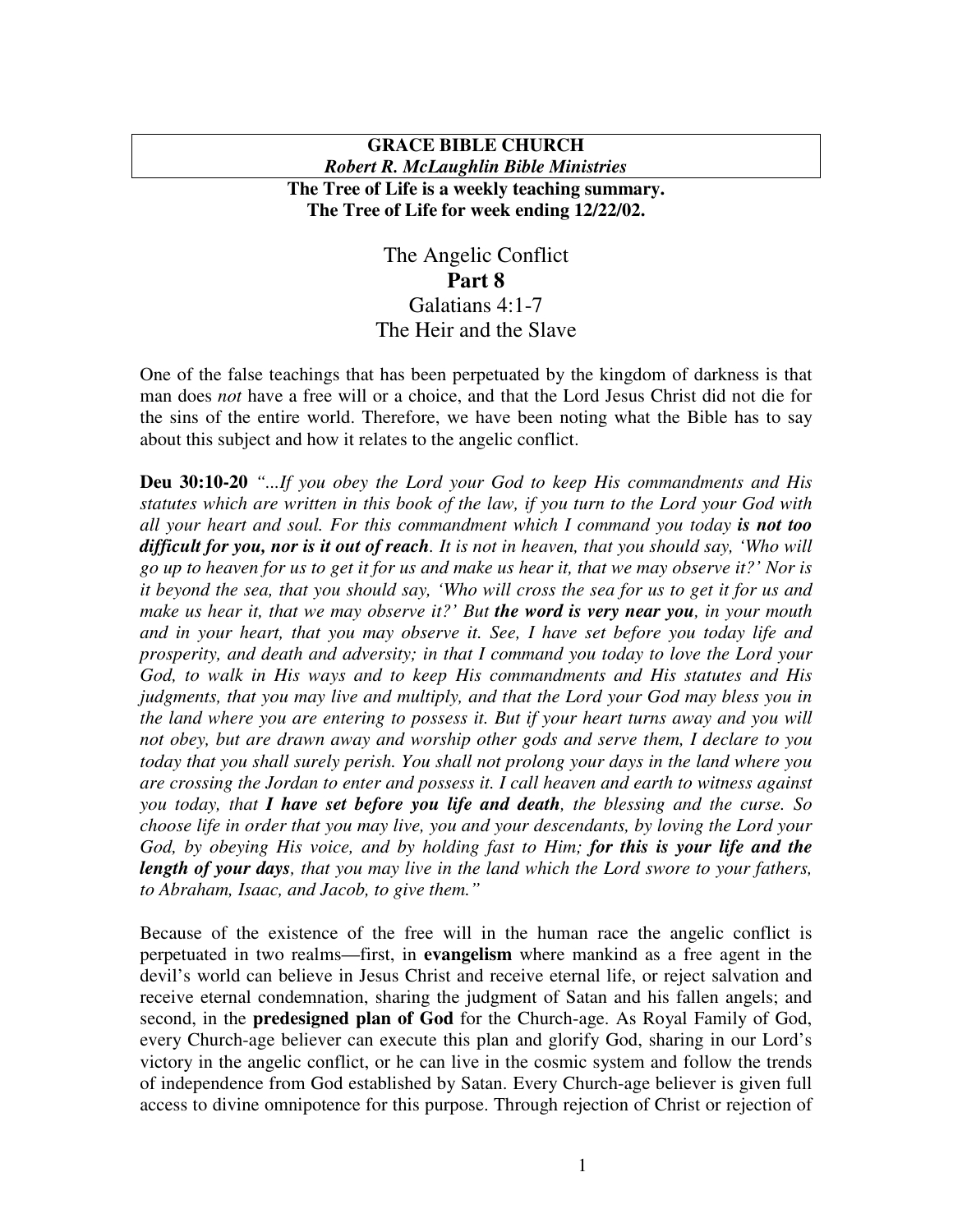the plan of God, mankind chooses the plan of Satan, which can include religion, legalism, socialism, all forms of arrogance, emotionalism, atheism, or any other form of independence from God.

Because of the extension of the angelic conflict into human history, the sovereignty of God and the free will of man coexist by **divine decree**. The sovereignty of God makes the decision; the omnipotence of God provides the fantastic power for us to accept His will. However, whether we are positive toward Christ and the plan of God or not, no matter how we fail or suffer, there is no way we can hinder the glory of God. God will be glorified by either our failure or our success. How you live now will determine your blessings now and in eternity. Freedom guarantees *inequality*, and the greater the freedom, the greater the inequality that will exist. This is especially true in the spiritual life; heaven is a perfect place, and in heaven there will be great inequality. Some people use their freedom to succeed in God's plan by taking advantage of divine power and living the spiritual life; some choose to use human power and live independently from God.

In the Church-age, the results of choosing the plan of God are threefold:

- 1. **Phase 1: Salvation.** In choosing the plan of God at salvation through faith in Christ, regenerate man is now *positionally higher* than angels since he is in union with Christ, who is now seated at the right hand of the Father and higher than angels. This is unique to the Church-age. Born-again believers are made positionally superior to angels through the baptism of the Spirit and resultant *positional sanctification*, **Heb 1:1-14**. This makes us Royal Family of God and a new spiritual species. For the first time in history, believers can live the unique spiritual life. We can choose a life of freedom in God's plan instead of an independent life of slavery. Because you are positionally superior to your elect guardian angel, that invisible angel is serving you right now, **Heb 1:14**, *"Are they not all ministering spirits, sent out to render service for the sake of those who will inherit salvation?"*
- 2. **Phase 2: Experiential sanctification.** Through the fulfillment of the predesigned plan of God in time, by means of divine omnipotence, the believer not only receives his escrow blessings for time, but also glorifies God in the angelic conflict. By living in our very own predesigned plan, we can be superior to angels *experientially*.
- 3. **Phase 3: Eternity.** At the resurrection of the Royal Family of God, believers become *physically superior* to all angelic creatures in their resurrection body. No other believer from any other dispensation is given a resurrection body at this point. For seven years, during the Tribulation until the Second Advent, Church-age believers in resurrection bodies are a demonstration to demons that their position was totally wrong and that God's judgment of them is totally right. The fallen angels react strongly to this, seen in their three invasions of planet earth during the Tribulation. If we were given physical superiority now in time, there would be no contest in the angelic conflict; we must be an inferior rational creation to resolve the angelic conflict. This is why we will judge angels in the future, **1Co 6:3**, *"Do you not know that we shall judge angels?"*

The apostle Paul makes a statement in **Gal 4:1** that is very applicable here: *"Now* I say, as long as the heir is a child, he does not differ at all from a slave although he is *owner of everything."* Paul states that while the heir is in his youth, or immature, there is no difference between him and the slave, because the heir has not *recognized* all the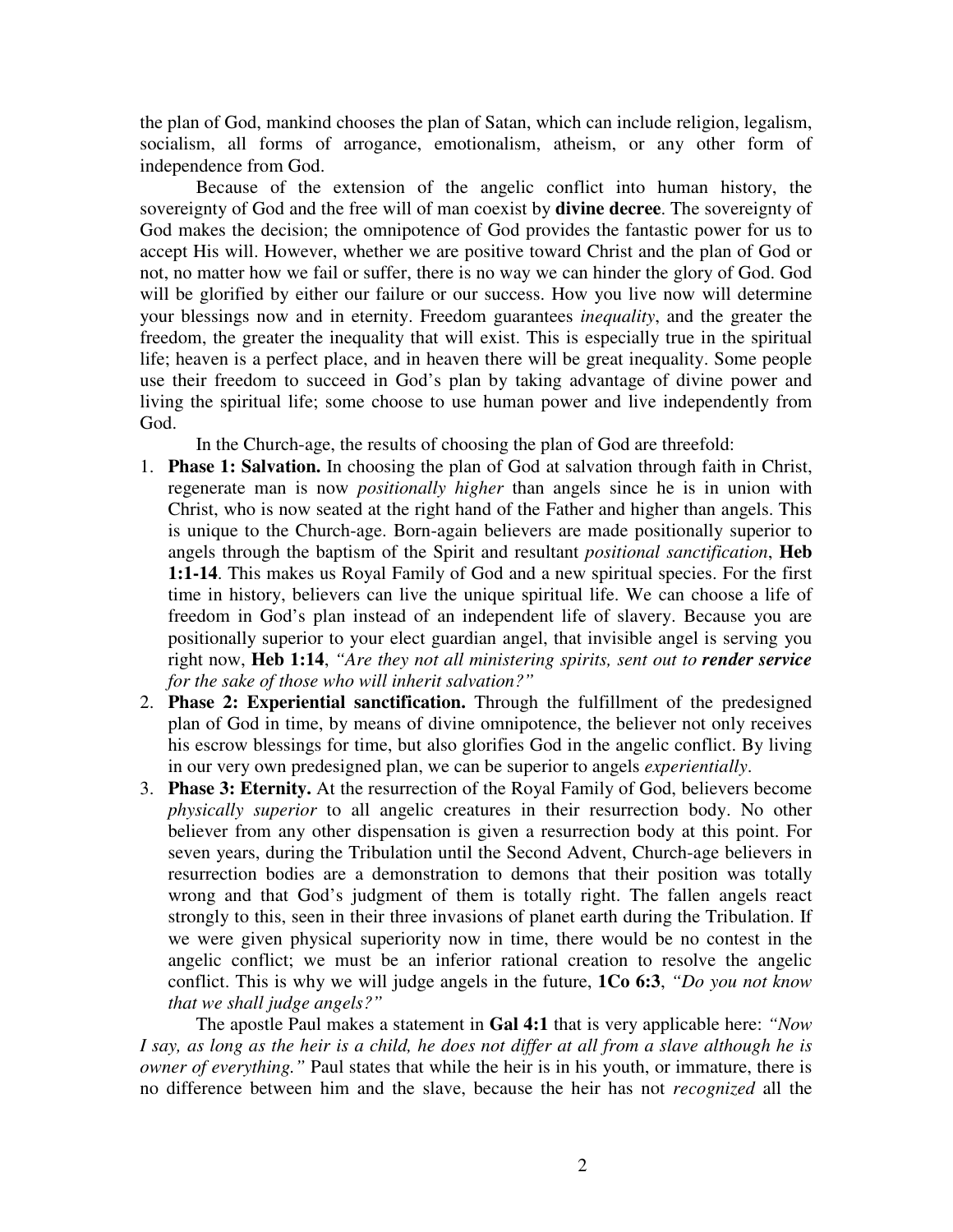assets that belong to him. He is not old enough or mature enough to recognize it, therefore he does not know what it means to be an heir and he does not appreciate it. Even though he has great wealth in his portfolio of investments made on his behalf, he does not act any differently from the slave because he does not *know* or *recognize* or *appreciate* or *utilize* those assets! The analogy is that before born-again believers reach spiritual adulthood and understand the divine solutions, they act just as unbelievers. There is really no significant difference in lifestyle between the born-again believer who is carnal and the unregenerate unbeliever.

Paul wrote in **1Co 3:1-3**, *"And I, brethren, could not speak to you as to spiritual* men, but as to men of flesh, as to babes in Christ. I gave you milk to drink, not solid food; for you were not yet able to receive it. Indeed, even now you are not yet able, for you are *still fleshly. For since there is jealousy and strife among you, are you not fleshly, and are you not walking like mere men?"* When the believer is not cognizant of the available divine solutions, there is no difference between his walk and conduct of life and that of an unbeliever. Even when the believer knows the divine solutions, those solutions still must be *utilized*, or he will operate the same way in a crisis as an unregenerate person would.

**Gal 4:1** *...As long as the heir* [the believer] *is a child, he does not differ at all from a slave* [an unbeliever] *although he is owner of everything.*

All believers, being in union with Christ, are joint-heirs with Christ, and are therefore adopted as sons at the moment of salvation, **Gal 3:26**.

**Gal 4:2-7** *But he is under guardians and managers until the date set by the father. So also we, while we were children, were held in bondage under the elemental things of the world. But when the fulness of the time came, God sent forth His Son, born of a woman, born under the Law, in order that He might redeem those who were under the Law, that we might receive the adoption as sons. And because you are sons, God has sent forth the Spirit of His Son into our hearts, crying, "Abba! Father!" Therefore you are no longer a slave, but a son; and if a son, then an heir through God.*

When a believer begins to develop a personal sense of destiny and use the problemsolving devices, he attains the first stage of spiritual adulthood and enters the adult spiritual life and only then does the lifestyle and the character of the heir begin to obviously differ from that of the slave. This is why we must continue to, as **2Pe 3:18** puts it, *"grow in the grace and knowledge of our Lord and Savior Jesus Christ."*

The purpose of the ministry of the pastor-teacher is to get the born-again believer out of the experiential stage of slavery and into the experiential stage of **heirship** and **sonship**, where he will find liberty and spiritual freedom, **Gal 5:1**, *"It was for freedom that Christ set us free; therefore keep standing firm and do not be subject again to a yoke of slavery."* Until the believer learns and metabolizes the divine solutions, he is still under the control of the circumstances and people around him; he is still like a slave, as **Gal 4:2** says, under **guardians** and **managers**. A believer lives as a slave to the degree that he relies on the human solutions used by unbelievers.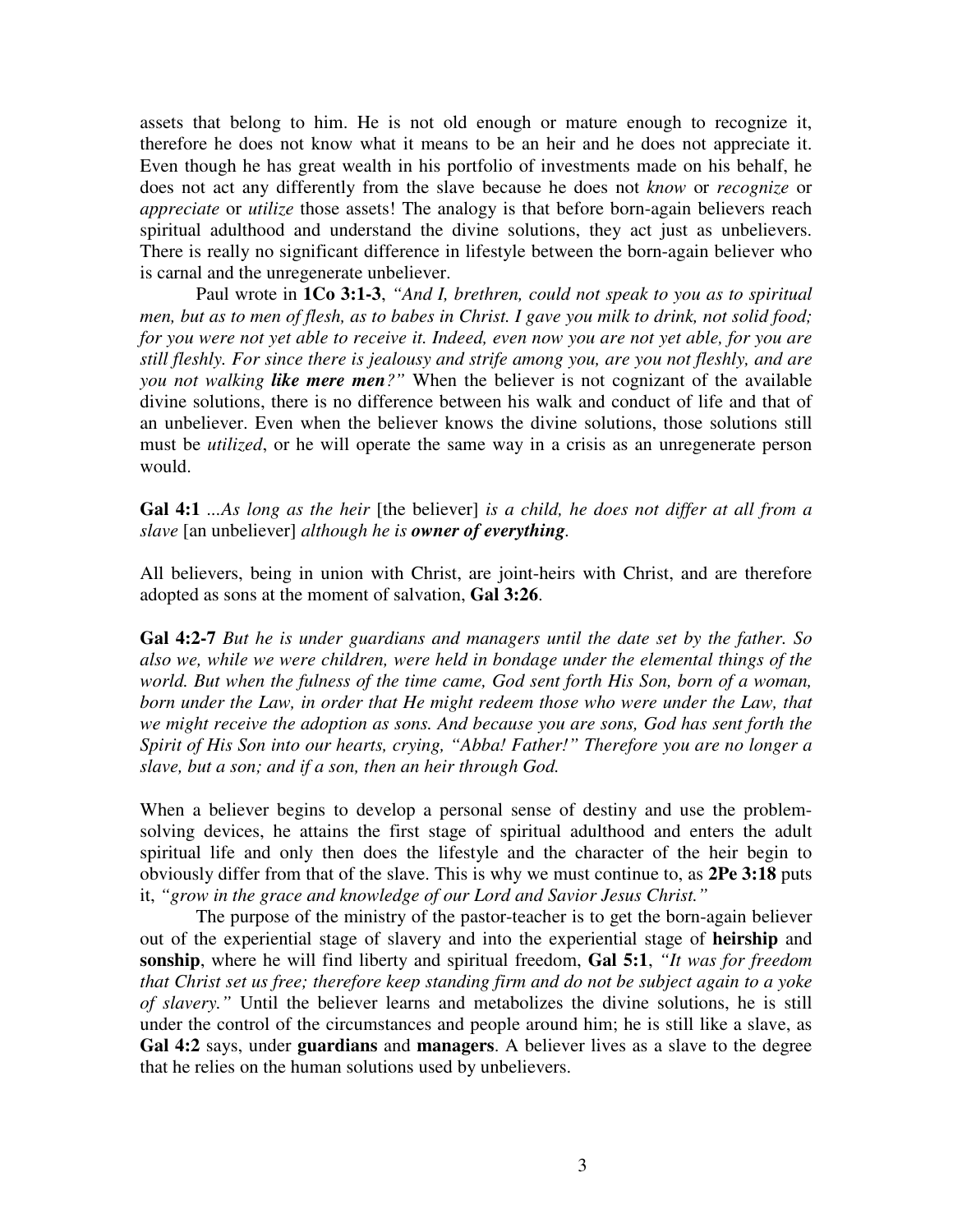All of this applies to the angelic conflict because positionally there is a great difference between a Christian and an unbeliever, in fact even more of a difference than there is between angels and human beings. The believer's recognition of his sonship and union with the Lord Jesus Christ and his use of the divine solutions in the unique spiritual life are what experientially sets him apart from both the unregenerate man and the carnal Christian.

In the mystery doctrine of the Church-age is found every solution for every problem you could ever face, whether it has to do with people, circumstances of history, or even angels in spiritual combat. The greatest pressure a believer can experience is that which he faces when he is attacked by the kingdom of darkness, and God has a perfect solution for this as well.

## **Eph 6:10-11** *Be strong in the Lord, and in the strength of His might. Take up and put on the full armor of God, that you may be able to stand firm against the schemes of the devil.*

We take up the full armor from God by applying the divine solutions. As a born-again believer, there is nothing that separates you from an unbeliever experientially until you take up and put on the armor of divine solutions. So much separates us from an unbeliever *positionally*, including our eternal salvation and home in heaven, but it is not until we learn the divine solutions of the unique spiritual life that we are *experientially* separated from the unbeliever.

The angels are amazed that there are more differences between them and us than between them and the unbelievers. We cannot afford to be ignorant of Satan's many devices in **2Co 2:11**. He has many means of enticing believers away from the spiritual life by setting before them other priorities, which seem worthy in themselves but become unworthy when compared to the Word of God. Satan has many means of intimidating or coaxing believers away from the unique spiritual life, away from the *provision* of the local assembly, away from the *gift* of pastor-teacher, away from the *mentorship* of God the Holy Spirit, and away from all the volitional *assets and power* that God has given in the Church-age. The believer is led into a life of such small concepts of blessing and friendship and pleasure, which they may even think in their self-deception is the Christian way of life. Therefore they will say, *"Doctrine isn't that important—I'm being blessed and promoted in this life without it!"* They may even be used as cosmic evangelists to take positive believers away from Bible doctrine.

The mystery doctrine of the Church-age is the means by which ordinary people can become invisible heroes and glorify God as a witness for the prosecution. To become a witness against Satan and the fallen angels is to have a tremendous impact that will be recognized in future ages forever and ever—but which is not recognized now in the world. Invisible heroes are as **2Co 6:9** says, *"unknown yet well-known."* This is what glorifies God in the angelic conflict, and therefore the objective of Satanic deceptions is to blind you from the real reason you are here and drag you away from the pastor-teacher who has been assigned by God to teach you the mystery doctrine of the Church-age, **Act 20:28**.

In every generation, there are evil individuals who are used by the kingdom of darkness to try to silence the messengers of God. In **Mat 11**, John the Baptist has been imprisoned and sentenced to death, and in verses 2-6 he sends his disciples to ask the